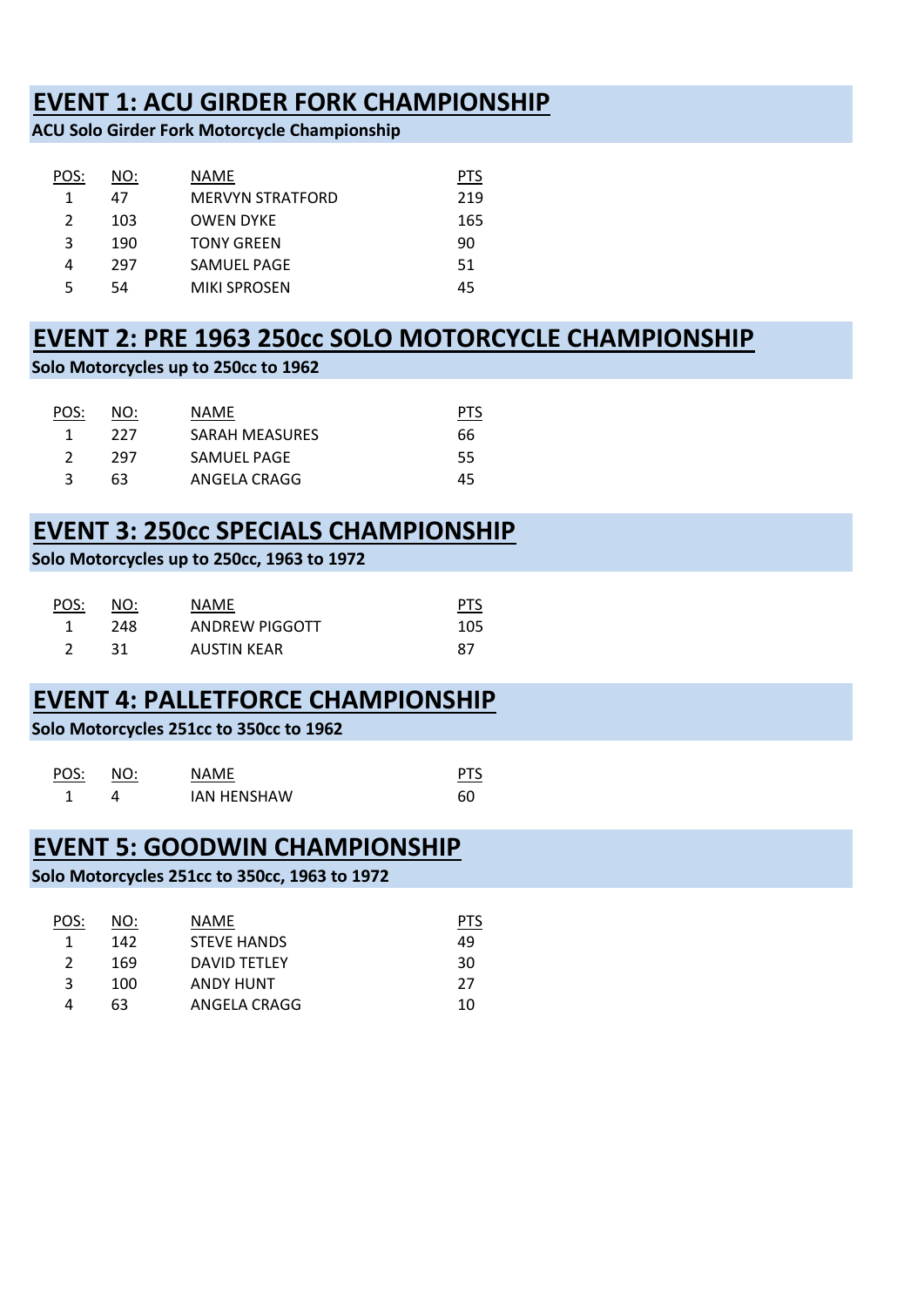## **EVENT 6: 351cc To 500cc CHAMPIONSHIP**

**Solo Motorcycle 351 to 500cc to 1962**

| NO: | NAME                 | PIS |
|-----|----------------------|-----|
| 37  | <b>ANDREW TAYLOR</b> | 45  |
| 242 | <b>GRANT SELLARS</b> | 44  |
| 59  | DAVID HEBB           | 39  |
| 93  | <b>ANDREW ASTLEY</b> | 18  |
| 62  | NFIL ALLMAN          | 8   |
|     |                      |     |

### **EVENT 7: BOB NEWBY RACING CHAMPIONSHIP**

**Solo Motorcycle 351cc to 500cc 1963 to 1972**

| POS:           | NO: | NAME                   | PTS |
|----------------|-----|------------------------|-----|
| 1              | 174 | <b>JAMIE O'BRIAN</b>   | 97  |
| 2              | 74  | <b>DAVE MATRAVERS</b>  | 85  |
| 3              | 135 | <b>JASON MARKHAM</b>   | 37  |
| 4              | 100 | <b>ANDY HUNT</b>       | 34  |
| 5              | 4   | <b>JAN HENSHAW</b>     | 32  |
| 6              | 12  | <b>STEVEN RADKOVIC</b> | 15  |
| $\overline{7}$ | 142 | <b>STEVE HANDS</b>     | 14  |
| 8              | 122 | RICHARD STOTT          | 12  |

### **EVENT 8: THREE BEARS CHAMPIONSHIP**

**Solo motorcycle 501cc to 750cc to 1972**

| <u>POS:</u> | NO: | NAME               | PTS |
|-------------|-----|--------------------|-----|
|             | 285 | <b>JOHN IVEY</b>   | 60  |
| 2           | 255 | ALAN FOSTER        | 49  |
| 3           | 166 | <b>LES WHISTON</b> | 39  |
|             | 26  | <b>TIM WOOLEY</b>  | 30  |

### **EVENT 9: PRE 1963 OVER 500CC CHAMPIONSHIP**

**Solo Motorcycles over 500cc to 1962**

| POS: | NO: | <b>NAMF</b>             |    |
|------|-----|-------------------------|----|
|      |     | <b>STEVE HUTCHINSON</b> | 90 |

### **EVENT 10: WOODLAND OIL CHAMPIONSHIP**

### **Solo Motorcycles over 500cc, 1963 to 1972**

| POS: | NO: | NAME                  | <b>PTS</b> |
|------|-----|-----------------------|------------|
| 1    | 253 | <b>SCOTT HARRIS</b>   | 60         |
| 2    | 279 | <b>PAUL JOHNSON</b>   | 54         |
| 3    | 285 | <b>JOHN IVEY</b>      | 48         |
| 4    | 138 | <b>MIKE KEMP</b>      | 47         |
| 5    | 123 | <b>RALPH COLDWELL</b> | 40         |
| 6    | 26  | <b>TIM WOOLLEY</b>    | 15         |
|      |     |                       |            |